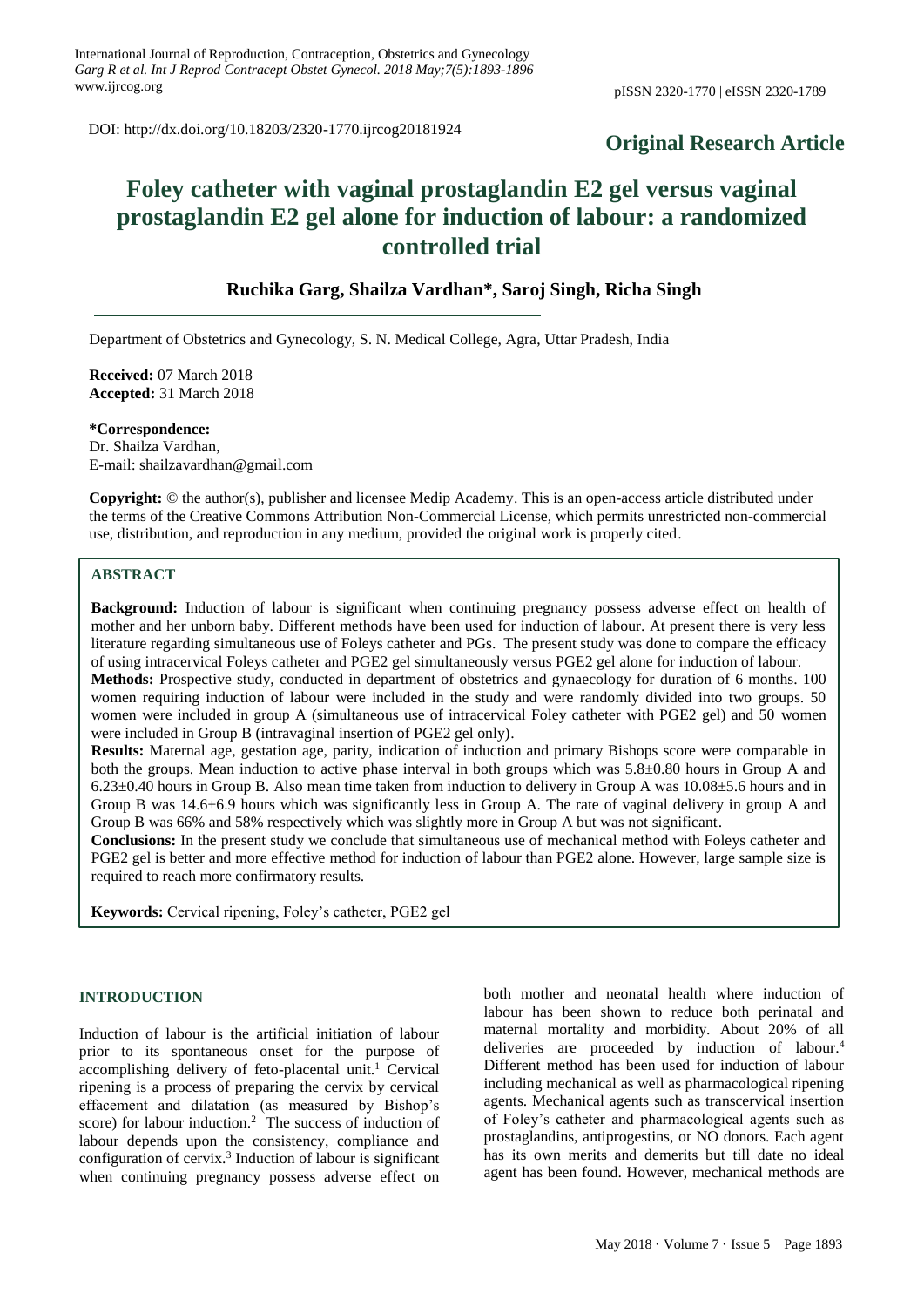among the oldest and most important approaches used for induction of labour.<sup>5,6</sup>

Intracervical Foley's catheter induction produces a mechanical distension of the lower uterine segment. This may lead to activation of Phospholipase-A leading to formation of arachidonic acid which later converted to prostaglandins.

Prostaglandins are derivatives of prostanoic acid and act as local hormones. They have direct effect on the production of procollagenases which is precursor of collagenase, decreases collagen and increases hylouronic acid which in turns soften the cervix and helps in cervical effacement and dilatation. At present literature is scarce regarding simultaneous use of prostaglandins and mechanical methods to induce labour so the present study aims to compare the efficacy of introducing both transcervical Foleys catheter and prostaglandin E2 gel together with prostaglandin E2 gel alone.

# **METHODS**

This was a prospective comparative study done in department of obstetrics and gynaecology S. N Medical college, Agra for a duration of 6 months.

# *Inclusion Criteria*

- Singleton pregnancy with live fetus
- Gestational age >36 weeks
- Cephalic presentation
- Intact membranes
- No signs of infections
- Bishops score  $<$ 5

# *Exclusion Criteria*

- Multiple pregnancy
- Hypersensitivity to prostaglandin
- **Malpresentation**
- Absent membranes
- APH
- Medical disorders like heart diseases, renal disease

Any other contraindication to vaginal delivery such as cephalopelvic disproportion, severe oligohydraminos, IUGR and any other.

A written informed consent was obtained from all subjects prior to the performance of any study related procedure. In this study we recruited 100 antenatal women and were randomly divided into Group A (Foleys catheter and prostaglandin E2 gel) and Group B (prostaglandin E2 gel)

Group A- In 50 women under aseptic condition and after giving prophylactic antibiotic Foley's catheter of 18 F size (which comes in pre-sterilized pack) was introduced through cervix in extra-amniotic space with an aid of speculum and sponge holding forceps and 30 ml distilled water was instilled into the balloon. Then balloon is pulled up to the internal os. Catheter was tapped with thigh with simultaneous insertion of 0.5 mg of prostaglandin E2 gel (dinoprostone gel) in prefilled syringe in the posterior fornix of the vagina.

Group B- In 50 women only insertion of 0.5 mg of prostaglandin E2 gel (dinoprostone gel) in prefilled syringe in the posterior fornix of the vagina for up to 2 doses if effective uterine contraction didn't begin (6 hours) apart under aseptic precaution.

All patients were monitored clinically for progress of labour and fetal wellbeing. Bishops score was recorded pre induction and post induction after 6 hours of induction, doses required for induction, induction to active phase time duration, induction to delivery time duration, length of active phase, mode of delivery, Intrauterine infection was recorded if there was any febrile morbidity during study period, Uterine tachysystole (defined as >6 contraction every 10 minutes), and uterine hyperstimulation (continuing contraction more than 2 minutes)or any other associated obstetric and intrapartum complications.

# **RESULTS**

In the present study total of 100 antenatal women with indication of pregnancy termination were evaluated. Both the groups were similar in the view of demographic profile including age, parity, and Bishop score. The mean and standard deviation of age in both groups was 24.3 $\pm$ 4.0 and 24.2 $\pm$ 5.0 (p $>$ 0.1) respectively. Gestational age in group A was  $40\pm0.9$  weeks and in group B was  $39.8 \pm 1.4$  weeks (p $> 0.1$ ).

#### **Table 1: Comparison according to pre and post induction bishops score.**

|                                         | Group A Group B<br>$N=50$       | $N=50$                          | p-value |
|-----------------------------------------|---------------------------------|---------------------------------|---------|
| <b>Mean Primary</b><br>bishops score    |                                 | $1.80 \pm 0.40$ $1.64 \pm 0.48$ | 0.0001  |
| Mean Post<br>induction<br>bishops score | $7.16 \pm 0.37$ $6.80 \pm 0.50$ |                                 | 0.0001  |

The primary bishop score in group A was  $1.80\pm0.40$  and in group B was 1.64±0.48. post induction bishop sore in group A and group B was  $7.16 \pm 0.37$  and  $6.80 \pm 0.50$ respectively as shown in Table 1.

Table 2 shows mean induction to active phase interval in both groups which was 5.8±0.80 hours in Group A and  $6.23 \pm 0.40$  hours in Group B which is not significant  $(p>0.1)$ , also mean time taken from induction to delivery in Group A was 10.08±5.6 hours and in Group B was 14.6±6.9 hours which was significantly less in Group A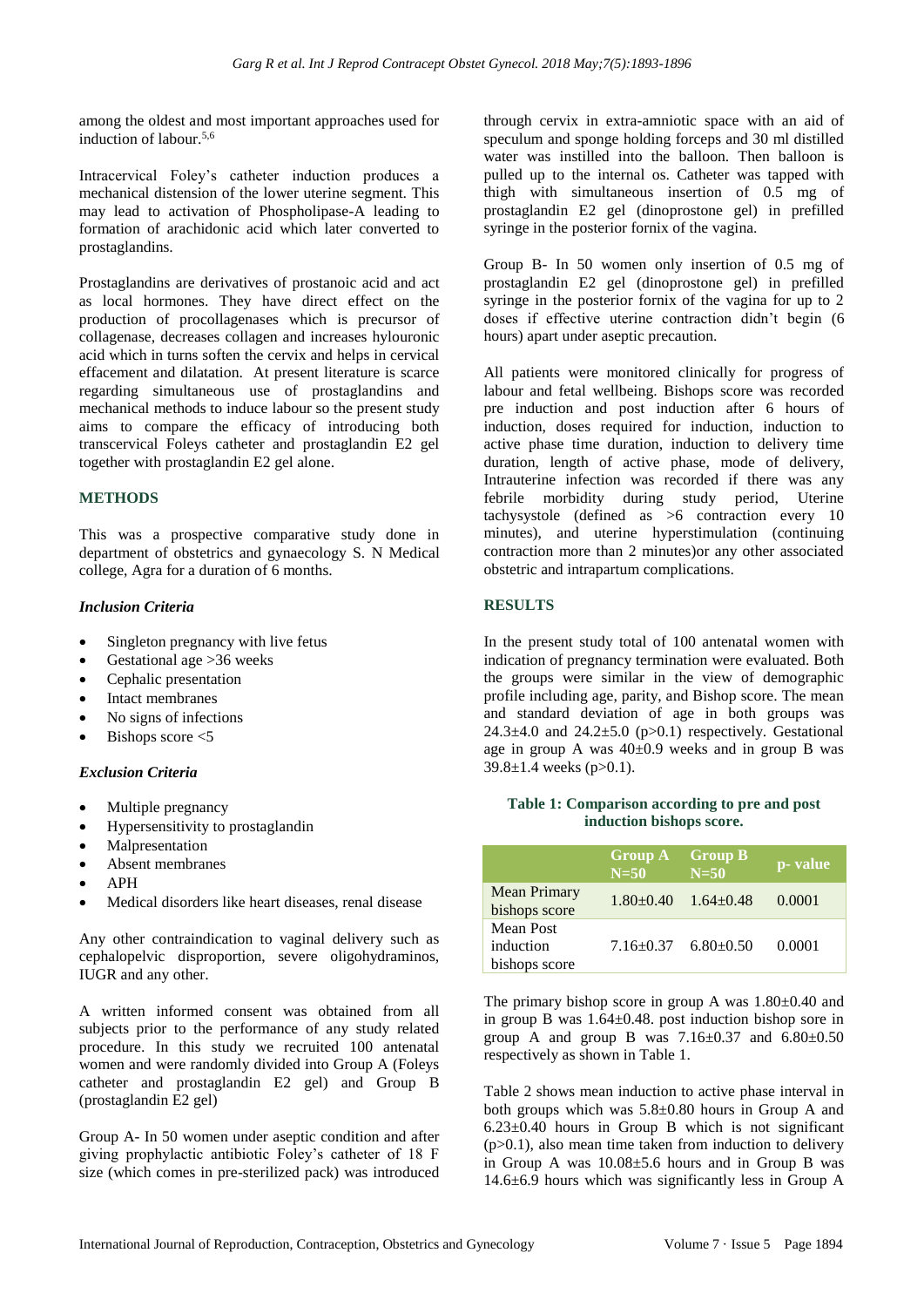because of combined mechanism of action of both mechanical and pharmacological agent used in Group A as compared to Group B ( $p<0.5$ ).

# **Table 2: Comparison of mean of phases of labour in both groups.**

|                                                          | <b>Group A</b><br>$N=50$ | <b>Group B</b><br>$N=50$ | p value |
|----------------------------------------------------------|--------------------------|--------------------------|---------|
| Mean Induction to<br>active phase<br>interval (in hours) | $5.80+0.80$              | $6.23 \pm 0.40$          | > 0.1   |
| Mean Induction<br>to delivery<br>interval (in hours)     | $10.08 + 5.6$            | $14.6 + 6.9$             | < 0.05  |

Table 3 shows number of prostaglandin E2 gel doses required in Group A only 20% women required second dose of PGE2 gel whereas in Group B 70% women required second dose. Also, more women in Group B required oxytocin augmentation than Group B.

#### **Table 3: Number if doses required for induction.**

| No. of doses | Group - A  | Group - B  |
|--------------|------------|------------|
|              | $40(80\%)$ | $15(30\%)$ |
|              | $10(20\%)$ | 35(70%)    |

Table 4 shows mode of delivery in both groups, the rate of vaginal delivery in group A and Group B was 66% and 58% respectively which was slightly more in Group A but was not significant.

#### **Table 4: Mode of Delivery in both groups.**

| <b>Mode of delivery</b> | <b>Group A</b><br>$N = 50$ | <b>Group B</b><br>$N=50$ |
|-------------------------|----------------------------|--------------------------|
| Caesarean section       | $15(30\%)$                 | 18(36%)                  |
| Instrumental vaginal    | 2(4%)                      | 3(6%)                    |
| Spontaneous vaginal     | 33(66%)                    | 29(58%)                  |

Table 5 shows indication of caesarean section in both groups, in Group A chances of cord prolapse is slightly higher seen in 3 women whereas failed induction was more in group B as seen in 10 women which leads to caesarean section delivery in both groups.

#### **Table 5: Caesarean section indications in both groups.**

| <b>Indications</b>           | Group<br>$A N=50$ | <b>Group B</b><br>$N=50$ | Total |
|------------------------------|-------------------|--------------------------|-------|
| <b>Fetal distress</b>        |                   |                          | 14    |
| Non-progression of<br>labour |                   | 10                       | 12.   |
| Meconium stained liquor 2    |                   | 2                        |       |
| Cord prolapse                |                   |                          | 3     |
| Total                        |                   |                          | 33    |

Regarding the result shown in Table 6 tachysystole was observed in 2 women in group A and no one in the group B. 1 women in Group A and 1 women in Group B was complicated by uterine atony after delivery but the observation was not statistically significant (p>0.1).

#### **Table 6: Pregnancy outcomes in both groups.**

| <b>Outcomes</b>       | <b>Group A Group B</b> |  |
|-----------------------|------------------------|--|
| Uterine hypertonicity |                        |  |
| Uterine tachysystole  |                        |  |
| Uterine atony         |                        |  |

#### **DISCUSSION**

This study was conducted to compare the effectiveness of using simultaneous insertion of intracervical foley catheter and intravaginal prostaglandin E2 gel with only placement of intravaginal prostaglandin E2 gel.

Ideally a cervical ripening agent include cervical remodelling without stimulating uterine activity. It should be effective, convenient, safe, reversible and inexpensive.

The use of Foleys catheter to effect cervical ripening was first described by Embrey and Mollison in 1967. <sup>7</sup> The advantage of such mechanical methods of induction are simplicity of use, potential of reversibility, reduction in certain side effects like excessive uterine activity and low cost. 8

Prostaglandin especially PGE2 are extensively used for cervical ripening. They reduce the likelihood of not being delivered in 24 hours and decrease in use of oxytocin for augmentation but with higher rate of uterine stimulation.<sup>9</sup>

Multiple studies have been done comparing effectiveness and safety between prostaglandin and Foleys catheter. Sciscione et al., compared the two methods and showed that Foleys catheter group had a shorter induction delivery interval.<sup>10</sup> St Onge abd Connors found that both Foleys catheter and PGE2 gel methods led to similar improvement in Bishops score.<sup>11</sup>

#### **CONCLUSION**

In the present study Cervical ripening is more effective with Group A induction. Mean induction to active phase and mean induction to delivery interval were shorter in Group A.

From this study we conclude that simultaneous use of mechanical method with Foleys catheter and PGE2 gel is better and more effective method for induction of labour than PGE2 alone. However, large sample size is required to reach more confirmatory results.

*Funding: No funding sources Conflict of interest: None declared*